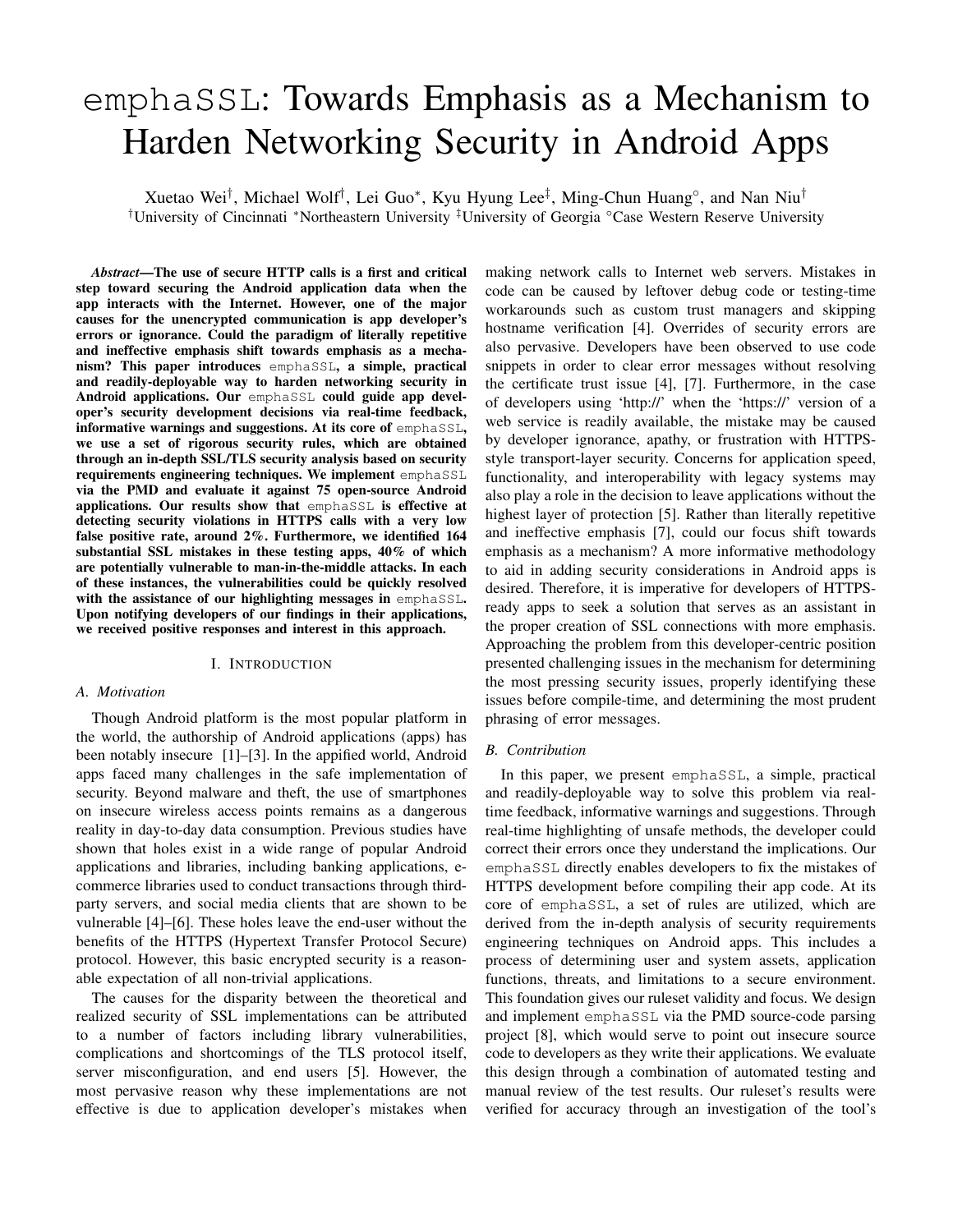output. We provide context to the ruleset by reading over the offending lines of code by hand and comparing them to security best practices. The evaluation results show our emphaSSL is effective at determining user errors with a very low false positive rate (around 2%) before an application is compiled, which ultimately hardens the networking security for Android apps in the wild.

Specifically, we make the following contributions:

- We propose a simple, practical, and readily-deloyable approach to combating developer misuse of Internetbased security connections based on source-code parsing and coding-time feedback. Our approach works with developers to fix issues immediately. By simply installing emphaSSL, developers can begin catching their mistakes. This design is also useful in applications beyond the scope of HTTPS-specific security and can be extended to include future guidelines of next-generation protocols and concerns. Furthermore, this work can be applied to numerous environments.
- We provide practical rules to assist Android app developers in the proper creation of SSL connections. These rules are informed by our design for text-parsing violation checking and were produced through a process rooted in security requirements engineering. The objective of emphaSSL is to verify that major HTTPS overrides are not in place within the application source code. This ruleset includes checks for the use of HTTPS, integrity of hostname verification, security of trust management, and transparency of error reporting.
- We perform a well-proportioned study of 75 open source Android applications that use the INTERNET permission totaling over 100,000 lines of code, which demonstrates the effectiveness of our ruleset with a very low false positive rate, around 2%. Furthermore, we find that 30 of these applications can be considered vulnerable and nine that have serious HTTPS overriding capabilities that leave these applications open to man-in-the-middle attacks. We present a discussion of developer response to our follow-up notifications on their project issues. We find several cases of application owners taking our suggestions seriously and amending their code to properly conform to HTTPS standards.

#### II. OVERVIEW OF emphaSSL

Our emphaSSL, as shown in Figure 1, is an early-warning approach to Android application security. In our approach, we attempt to educate the developer in a noninvasive way on the basics of HTTPS on Android, and solve for security errors in real-time. Instead of relying on external organizations or install-time static-code scanners, we present the belief that developer will fix their mistakes in the implementation of HTTPS if given the proper understanding of the protocol and its implications. To achieve this goal, we present the developer with helpful messages in their development environment when an unsafe method or string literal has been detected. These



Fig. 1. The architecture of our emphaSSL

messages briefly explain the flaw which was discovered and then present a link to further reading and remediation.

At its core of emphaSSL, a ruleset is built on top of the open-source PMD source-code parsing project [8]. PMD allows for custom rules to be applied to the project as seen in Figure 1. The ruleset for emphaSSL is derived from a process of security requirements engineering and common mistakes discovered by the Android security community. These mistakes are generally exhibited by unsafe methods or literals which compromise the identity validation system of HTTPS. The ruleset of emphaSSL is then compared against source code by PMD either printing out a list of errors into the terminal or placing a marker next to the line of code which has violated a rule in the IDE.

Due to the enormous combinations of Java source code methods, variables, and logic, the ruleset we present with emphaSSL is not all-inclusive. Thus, emphaSSL is designed as an extensible, but still substantial implementation of our design for authorship-time code validation can be effective in networking security environments. In this paper, we test the effectiveness of emphaSSL through automation and manual analysis of a substantial number of applications. This ruleset is effective to guide developers to write safer HTTPS calls by running this ruleset against the application. We will explain our approach, design, implementation and evaluation in the following sections with more depth.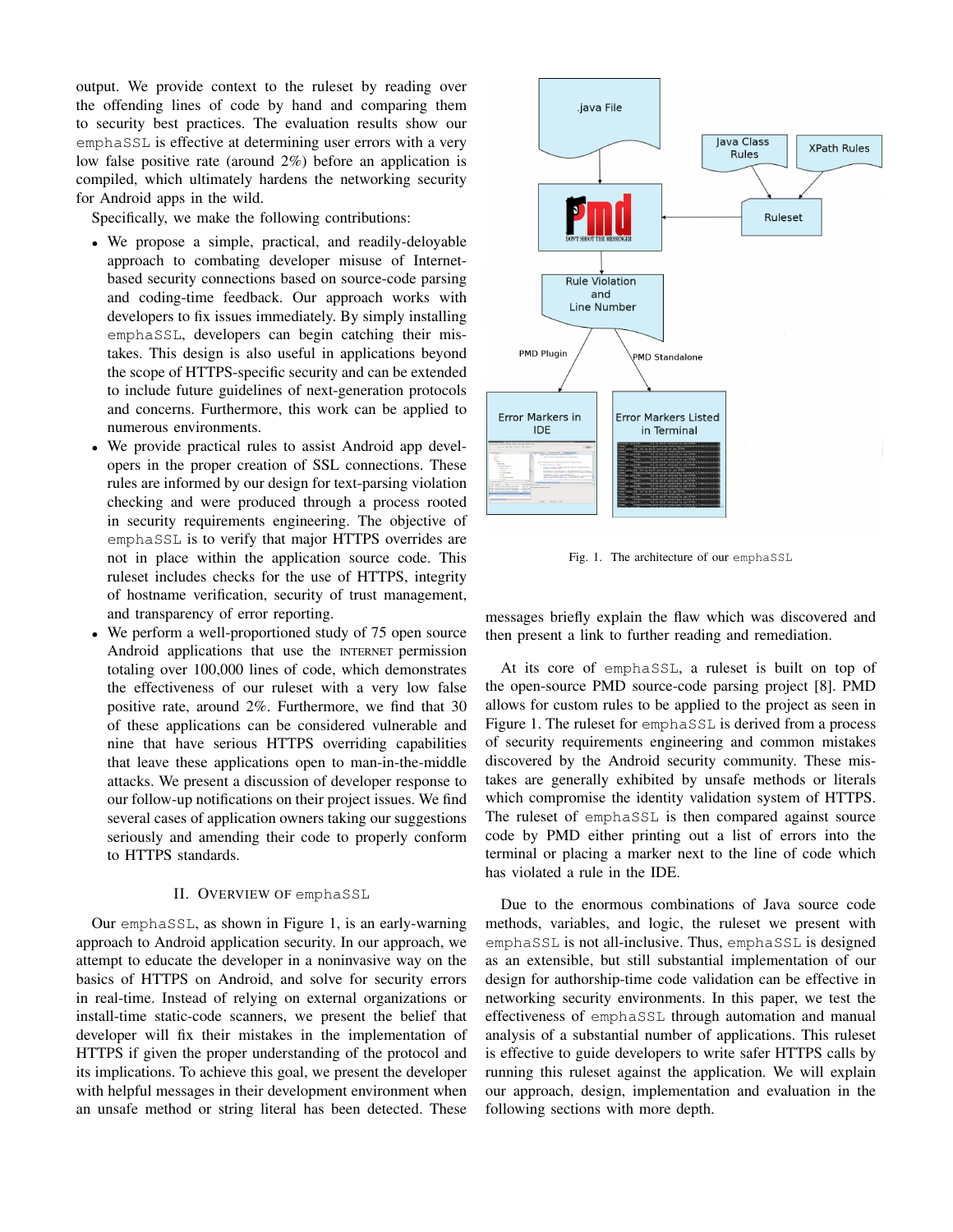# III. DESIGN OF SSL/TLS SECURITY RULES

In this section, we will discuss how our sample rules were chosen to be included in the final ruleset by explaining the way we have set benchmarks for the Android/server PKI system in a security context. Following this section, we will discuss the ruleset we have developed and how they correspond to the design layed out in this section. The goal of the emphaSSL is to provide a utility to code authors which analyzes source code in real-time and provides feedback on the security of HTTPS implementation. Our hypothesis for this project was to show that SSL/TLS security errors can be effectively presented and mitigated in a developer's programming environment.

Before deciding on the practical system to use, we first define rules which should not be violated in order to comply with TLS standards. Our design methodology is instructed by the field of security requirements engineering [9]–[13]. We identify the assets, functional requirements, security goals and threats, security requirements, and finally the limitations of these requirements. This emphaSSL ruleset design is built on both standard Android HTTP use and the existing HTTPS security system. The goal in either case is to move each application toward a more protected state of either system and, if possible, an HTTPS Everywhere paradigm [14].

User Assets: In the scope of this paper, the ruleset is devised to protect assets which are transmitted over the Internet from mobile devices. Thus, these assets include the encrypted (HTTPS) and plaintext (HTTP) messages which are transmitted from Android devices. This message may contain personally identifiable information, login credentials, or innocuous data. The user's device and website logins can also be considered assets as they may become vulnerable if a successful man-in-themiddle attack is carried out.

Functional Requirements: The functional requirements which are needed in this mobile data model in order to give the assets value are the ability to connect to a server as well as send and receive messages from the server. Our design must make sure not to compromise the basic operations of an application for sake of extra security. This can functionally take place with either HTTP or HTTPS. Overall, a secure HTTPS connection should be carried out in order to maximize both functionality and security [5], [7].

Security Goals and Threats: The primary goals of transportlayer security are confidentiality and integrity. Note that, this work is aimed at moving Internet communications toward HTTPS Everywhere and thus any instance where a message can be encrypted and retain a trusted identity, it should be encrypted and encrypted correctly. Man-in-the-middle attacks can sniff packets, manipulate data, and generally deny service to the user. These threats can fall under a breach of privacy, loss of data, and denial of service, etc. Our ruleset should be able to guide developers to defend against interception, surveillance, and censorship. When correctly implemented, HTTPS prevents man-in-the-middle threats from posing a threat to user data, but this ruleset is designed with an understanding that HTTPS is often insecurely used or simply unused. Our

design calls for technical information and its corresponding implications to be presented directly to the developer.

Security Requirements: We must determine the components within HTTPS and specifically Java's handling of HTTPS which must be kept together. We identify four sections of HTTPS use which must be required: 1) use of HTTPS, 2) hostname verification 3) valid error checking and 4) proper trust management. These categories then include specific methods and code practices which have been identified as common mistakes made by developers [4]. The use of the AllowAllHostnameVerifier would be an example of a violation of the second requirement, hostname verification.

Limitations: Given the innumerable ways to violate the four aforementioned aspects of HTTPS, the sample ruleset which we present is practical, thorough and extensive, but not a completely comprehensive checklist. Furthermore, analyzing source code does not have context and may yield false positives when certain code is correctly implemented, but using a blacklisted method. This requires trust in the developer to appropriately interpret the error message and respond in a way that furthers the application's security.

#### IV. DEVELOPMENT OF THE EMPHASSL RULESET

Our sample rules follow the security requirements (SR) which were laid out in the previous section. Our emphaSSL contains ten rules listed in Table I. This table lists the rule number, the name we gave to the rule which summarizes the error caught, and a short message that appears to the developer if the rule has been triggered on their code. Here, source code of the app will be analyzed during the coding time. Note that, the error messages have been truncated and links to online material have been replaced with 'HYPERLINK'. These ten blacklisted method calls provide a selection of mistakes made in applications using HTTPS or HTTP. The choice of these rules come from our focus on security requirements engineering as well as our understanding of common Android HTTPS vulnerabilities [4], [5] and the Android Developer Training [15]. The rules are written to be as specific and contextually appropriate as possible. Furthermore, our design can be seen as highlighting the 'blindspots' [16]. By choosing commonly misused lines of code, we are primarily identifying mistakes made by developers who are unaware of the issues in security they are causing.

In the following section, we will describe why we chose these rules and why we chose PMD as the host of this plugin extension. In the next section, we will describe the experimental process itself.

SR. 1 Use of HTTPS: In order to detect whether or not developers were utilizing HTTPS, we created two rules which serve the similar purpose of identifying whether HTTP URLs are being used in an application. In checking literals, some URLs may resolve when an 's' is added to the URL, in others it may not. For this security requirement, we developed a rule for both situations. These rules could later be weighted based on urgency. A literal that can be changed immediately is more pressing than a literal that cannot change without breaking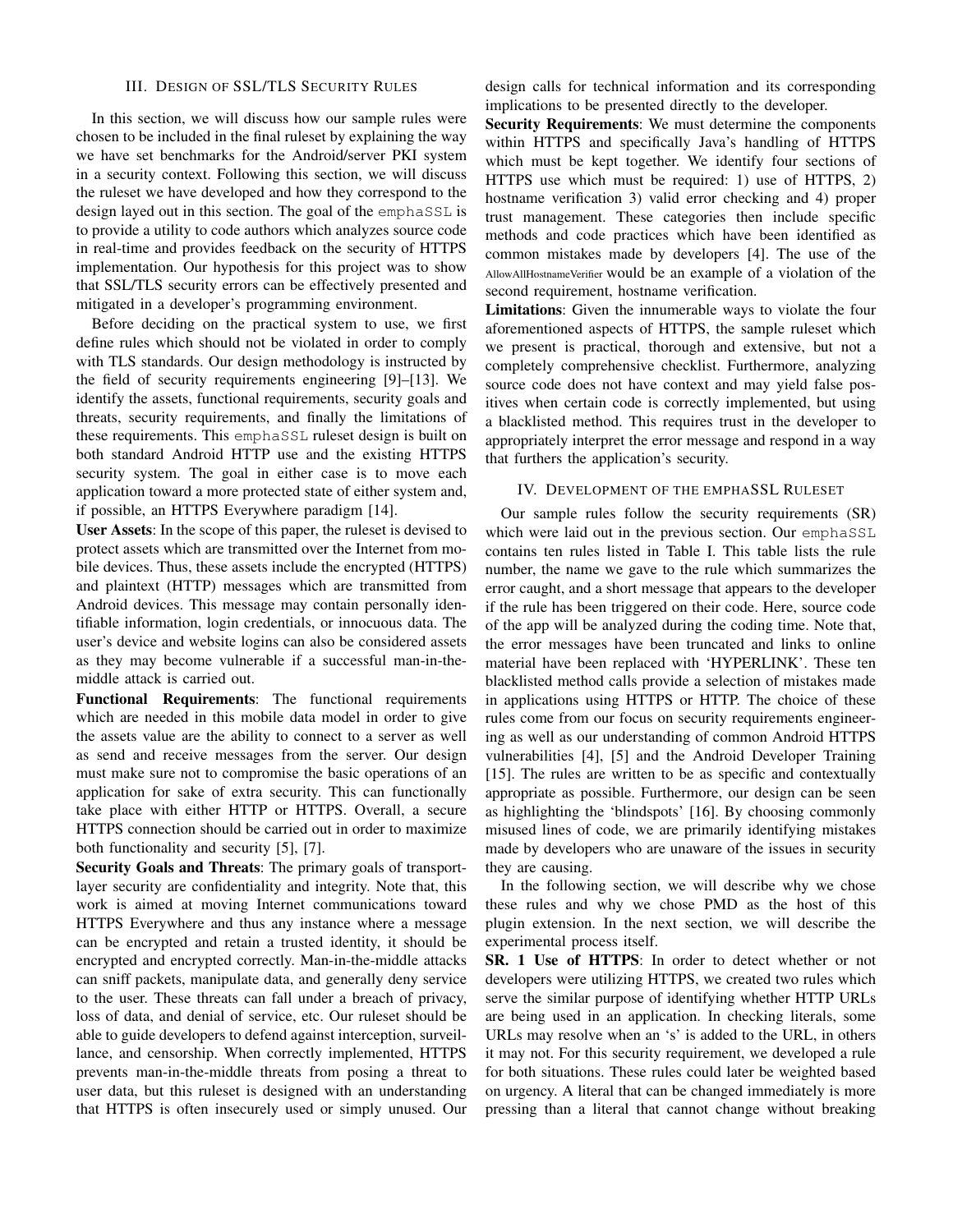| Rule #         | <b>Rule Name</b>           | <b>Truncated Alert Message</b>                                                                                                                                                                                                                                       |
|----------------|----------------------------|----------------------------------------------------------------------------------------------------------------------------------------------------------------------------------------------------------------------------------------------------------------------|
| 1, 8           | AllowAllHostnames          | AllowAllHostnameVerifier used. Any certificate received may in fact be from an attacker<br>in between the user and server leaving the user vulnerable to data loss and surveillance.<br>Read more: HYPERLINK                                                         |
| $\mathfrak{2}$ | CustomHostnameVerifier     | Custom Hostname Verifier used. Custom Hostname Verifiers may overlook certain pro-<br>tections which are applied by default to HTTPS libraries. Read more: HYPERLINK                                                                                                 |
| 3              | CustomSSLSocketFactory     | Custom SSLSocketFactory used. This opens the user to man-in-the-middle-attacks<br>which compromise data and privacy. Use the library defaults if at all possible. Read<br>more: HYPERLINK                                                                            |
| 4              | CustomTrustManager         | Custom trust manager used. This accepts certificates which are invalid and thus giving<br>man-in-the-middle machines the ability to intercept traffic between the user and server.<br>Read more: HYPERLINK                                                           |
| 5              | <b>MoveToHTTPS</b>         | While this literal does not resolve to a website when entered as a URL, this connection<br>can be made safer by moving servers and the applications which connect to them to an<br>HTTPS Everywhere paradigm.                                                        |
| 6              | <b>HTTPSCouldBeUsed</b>    | This literal resolves to an address online when parsed as a URL. By changing the 'http'<br>to 'https', the message will be encrypted as it travels to and from the server.                                                                                           |
| 7              | <b>SSLSetVerifyResult</b>  | Unsafe method SSL_set_verify_result used. This method overrides certificate checking<br>in HTTPS, leaving the message vulnerable to interception and sniffing attacks.                                                                                               |
| 9              | EmptyCatchBlock(SSL)       | Caught SSL or Certificate exception not reported. An HTTPS-related error was<br>discovered and no actions were taken. This suppresses the error which should be sent to the user in some form notifying them of the unsafe certificate.                              |
| 10             | UnsafeHostnameVerification | SSLSocket created without proper hostname verification. In order for an SSLSocket to<br>be secure, it needs manual hostname verification connected to it. This prevents sniffing<br>and interception of packets by attackers. Read more: HYPERLINK<br><b>TABLE I</b> |

RULESET USED. NOTE THAT RULE 1 AND 8 ARE GROUPED TOGETHER SINCE THEY ARE TWO DIFFERENT WAYS OF IMPLEMENTING THE SAME ALLOWALLHOSTNAME OVERRIDE

functionality until a server is properly configured for HTTPS. Rule 5, MoveToHTTPS, would be triggered if the application is using an HTTP URL, but the URL does not resolve to an appropriate address. Since increasing security in this case would directly break functionality, this rule would not result in a heavy warning, but rather a suggestion for a shift to secure servers if this is possible. Rule 6, HTTPSCouldBeUsed functions in a similar way, but would be violated if the HTTP URL, when changed to HTTPS, resolved to a valid webpage. This would prompt the developer with a more firm warning. In either case, the developer is made aware of the status of their application's Internet security and is shown steps on how to harden the connection.

SR. 2 Hostname Verification: The issues which comprise hostname verification overrides are the most common type of HTTPS misuse due to the ease of implementation, but they are also some of the most dangerous overrides in Android security. Several suspect methods and practices have been identified in regards to the overriding of hostname verification, thus three fifths of the rules we have determined fall under this category. Rules 1 and 8 would be violated if a project implements a form of allowing all hostnames. This is achieved programmatically by way of a method or boolean that always returns true placed into the hostname verifier or SSLSocketFactory . One specific way to implement these ALLOW ALL verifiers, is to declare a custom hostname verifier with the ALLOW ALL item as a parameter. Customization of hostname verification is dangerous, potentially allowing for the ALLOW ALL methods and thus we have listed CustomHostnameVerifier in our rules. If the OpenSSL [17] library is used, the ssl\_set\_verify\_result would be used to a similar dangerous result as Rule 1 and 2. Rule 3, CustomSSLSocketFactory, would catch a declared SSLSocketFactory . Using a manually crafted SSLSocketFactory allows for the customization of the SSL connection and can be used to insert a custom hostname verifier or a foreign trust store. Finally, the direct creation of the SSLSocket does not include hostname verification by default and thus when hostname verification is not provided, Rule 10 would be thrown.

SR. 3 Valid Error Checking: The suppression of errors makes the difference between applications that notify the user if they want to continue after detecting certificate mismatches and applications which override certificate verification altogether. The former results in the most secure application a developer can present without compromising functionality while the latter sacrifices all protections offered through HTTPS. Rule 9 EmptyCatchBlock(SSL) most specifically applies to this category. This rule would be triggered when either the catch in a try-catch statement is left blank or the 'throws' component of a method declaration is left empty. This rule checks for specific SSL/TLS-related errors in order to remain relevant to Android SSL/TLS security, but the practice of overriding any error should never be used in a published application. Errors should always be presented to the user.

SR. 4 Proper Trust Management: While it is impossible by Java code analysis to detect a self-signed certificate added to the package, an altered TrustManager can be detected. This is the purpose of Rule 4, CustomTrustManager, which would be encountered if this component is declared in code. Generally the addition of extra certificates has been seen as insecure even when being included by manufacturers and telecommu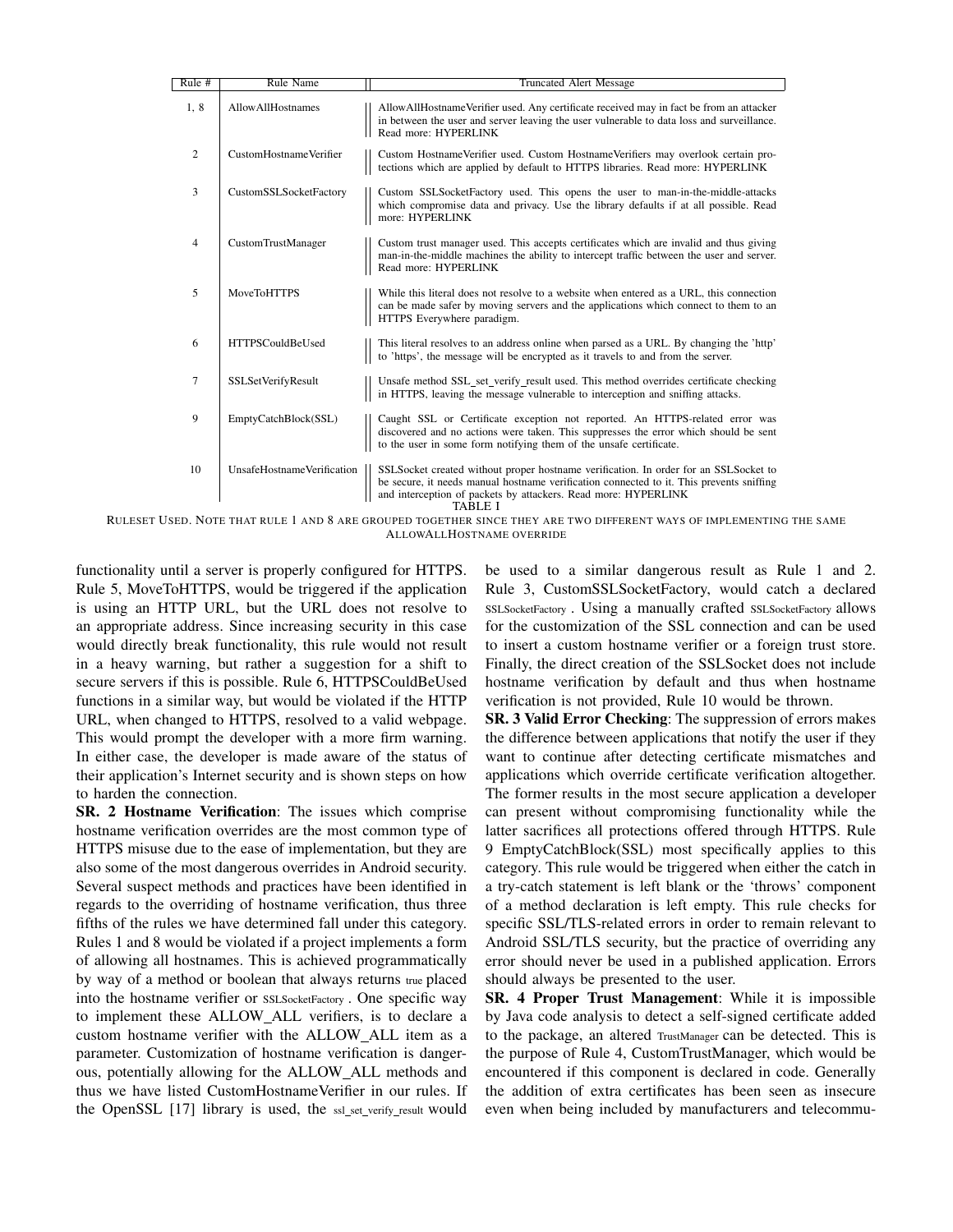nication companies [18]. Thus, developers should be warned that adding additional certificates to the already overflowing Android root store is not a safe method to deliver transport layer security to an application's communications.

#### V. EVALUATION

For this implementation, PMD was chosen due to its extensible interface and basis in source code parsing [8]. Error messages will inform developers more than fix their mistakes. This remains in line with our design of a system that points out developer blindspots rather than correcting them silently or prints out a cryptic stacktrace. We chose the most recent build at the time of our design–PMD build 5.2.1. [19], [20]. Our final design demos can be seen in Figure 2 and Figure 3.

In order to determine the effectiveness of emphaSSL, we must determine whether the detected violations via our emphaSSL are valid detections of HTTPS development errors in the app's source code regardless of who is developing it. Therefore, we plan to build an automated process to test our emphaSSL first and manually review the detected violations later. First of all, in our testing of emphaSSL on a sizeable and readily-accessible sample, a number of popular open source applications' source code files were tested. Only applications that listed the INTERNET permission and had significant use of Internet connection (HTTP/HTTPS) were selected. In detail, 75 open source Android application projects consisting of 9,346 Java files totaling over 100,000 lines of code were downloaded onto the local testing machine, a 64-bit Debian Wheezy desktop with a 3.8 GHZ Intel Core i5-3570K CPU and 4GB of RAM. These popular applications were listed on either in the F-Droid repository [21] or on Github and then cloned for our experiment. A bash script was written which ran PMD against these apps, outputting the results to log files which can be analyzed later. The logs contain truncated messages to preserve readability. These log files were analyzed and a manual investigation into the offending files was conducted following the experiment to determine whether the detected violations were valid detections of security errors. The results of these tests will be discussed in the next section.

#### *A. Results and Discussion*

Analysis of the logs from our experiment provides evidence to the ability of our emphaSSL to detect HTTPS misuse and appropriately notify developers as they work. Furthermore, our experiment finds 30 applications (40%) which can be considered vulnerable, 9 of which (12% of all applications in the sample) have serious HTTPS overriding capabilities. Table II and III list the results from the experiment on 75 applications. Table II displays the number of violations of each rule overall. In this table, Rule 1 and 8 are seperate to differentiate AllowAllHostnameVerifier()(Rule 1) and SSLSocketFactory.ALLOW\_ALL\_HOSTNAME\_VERIFIER(Rule 8).

SR. 1 Use of HTTPS Results: As evidenced by our results, the most common mistake made by developers of this sample is the use of HTTP over HTTPS. Rule 5 violations, which have detected HTTP URLs that do not resolve to valid server addresses, were found in 64 of the 75 applications (85%). These are not as significant in the scope of error catching due to the high likelihood of false positives (such as in the case of string concatenation) as Rule 6. Moreover, 37 of these applications (57% of previous violation pool, 49% of the total application sample) contain Rule 5 violations, but no Rule 6 violations. In 27 of the 75 works (36%), a Rule 6 violation was found, denoting an instance where a secured HTTPS session could be made between the application and the server if an 's' is added to the URL. In general, Rule 6 violations are considered vulnerable unless otherwise determined during the follow-up analysis.

SR. 2 Hostname Verification Results: In reviewing our results, there were 31 hostname verification violations overall. Nine projects (12%) had hostname verification overrides in some capacity. The most common override found was Rule 10, the creation of an SSLSocket instance without hostname verification. When combined, Rule 1 and 8, which involve allowing all hostnames, are also present in these projects. All nine projects, which violate hostname verification, contain one of these two rules. Every instance that custom hostname code was written, the intention of which was to ignore hostname checks.

SR. 3 Valid Error Checking Results: There were twelve instances of invalid error checking within our sample, however only six projects (8%) have the Rule 9 violation. Each instance occurs twice in the project, a trend which we will later discuss. All projects with this violation are considered vulnerable due to the aforementioned failure to disclose potential security risks to the end user.

SR. 4 Proper Trust Management Results: The security requirement with the fewest violations was trust management. Rule 4, which checks for custom trust managers found only six instances (8%) within the sample. Improper trust management is considered a critical vulnerability due to the dangerous attack surface that a bulky root store provides. Custom trust managers can ignore certificate checks or allow self-signed certificates to authenticate servers or middle-man devices.

Following the automated test of these 75 applications, a manual analysis of the project files was conducted. We used the result logs from our automation script to find errors and determine their severity within the offending codebase. In several instances, such as in the case of the WordPress application, proper measures were taken to handle exceptions, but certain blacklisted methods were used in order to allow functionality. The discussion of our results is informed by this manual analysis. In this section we will explore our findings in comparing the automated and manual evaluations.

In general, there were nine projects which have alarming HTTPS overrides. Six of these projects have comparable patterns of violations. Each of the six applications violates Rule 9, either Rule 1 or 8, and Rule 2. Thus, both error checking and hostname verification are turned off, leaving the applications vulnerable to prevailing man-in-the-middle attacks. The instance of six projects using a similar set of blacklisted methods may be the result of a solution being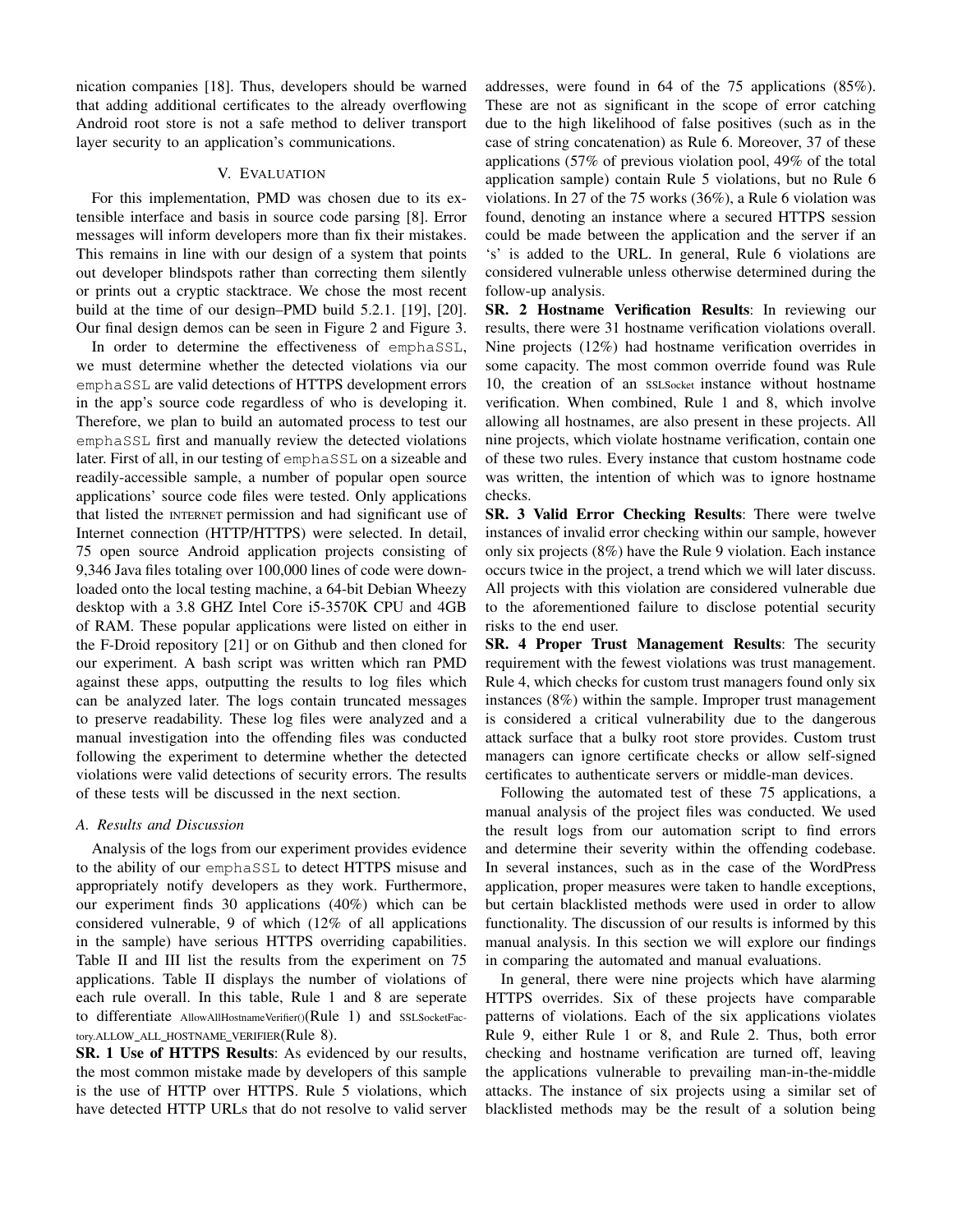

Fig. 2. Displaying PMD error markers and violations outline to the left of violations

|                                                                                                                                                                                                                                                                     |                                      | $\sim$ $\sim$ $\times$<br>PMD - Testt/Demo/MuspyforAndroid/src/com/danielme/muspyforandroid/services/MuspyClient.java - Eclipse Platform                                                                                                                                                                                                                                                                                                                                                                    |  |  |
|---------------------------------------------------------------------------------------------------------------------------------------------------------------------------------------------------------------------------------------------------------------------|--------------------------------------|-------------------------------------------------------------------------------------------------------------------------------------------------------------------------------------------------------------------------------------------------------------------------------------------------------------------------------------------------------------------------------------------------------------------------------------------------------------------------------------------------------------|--|--|
| File Edit Source Refactor Navigate Search Project Run Window Help                                                                                                                                                                                                   |                                      |                                                                                                                                                                                                                                                                                                                                                                                                                                                                                                             |  |  |
| 0. 8 & \$ * . 0 . 0 . 5 . 6 . 6 . 6 . 6 . 8 . 8 .<br>$\mathfrak{B} \rightarrow \mathfrak{B} \rightarrow \mathfrak{B} \rightarrow \mathfrak{S} \rightarrow \mathbb{R}$                                                                                               |                                      | 曾<br>P PMD                                                                                                                                                                                                                                                                                                                                                                                                                                                                                                  |  |  |
| ■ Package Explorer 23                                                                                                                                                                                                                                               | $\triangledown$ $\blacksquare$<br>日气 | $\ddot{ }$ <sup>1</sup><br>$=$ $\Box$<br>MySSLSocketFactory.j<br>ReleaseActivity.java<br>MuspyClient.java &                                                                                                                                                                                                                                                                                                                                                                                                 |  |  |
| $\triangleright$ $\triangleright$ libs<br>$D$ $\approx$ res<br>$\triangledown$ Src<br>$\triangledown$ $\triangleright$ com<br>$\triangledown$ danielme<br>$\triangledown$ muspyforandroid<br>$\triangleright$ activities<br>$\triangleright$ $\triangleright$ cache |                                      | public Socket createSocket() throws IOException<br>584<br>585<br>return sslContext.getSocketFactory().createSocket();<br>586<br>587<br>$\mathcal{F}$<br>588<br>589<br>private DefaultHttpClient getDefaultHttpClient() throws Exception<br><b>5908</b><br>591<br>592<br>$if (defaultHttpClient == null)$<br>593<br>KeyStore trustStore = KeyStore.getInstance(KeyStore.getDefaultType());<br>594<br>trustStore.load(null, null);<br>595                                                                     |  |  |
| $\triangleright$ $\triangleright$ customwidgets<br>$\triangleright$ $\triangleright$ exc<br>homescreenwidget                                                                                                                                                        |                                      | <b>h</b> 597<br>∎≹598<br>Custom SSLSocketFactory used. This is potentially dangerous, opening the user to man-in-the-middle-<br>attacks which compromise data and privacy. Use the library defaults if at all possible and consult API<br>599<br>600<br>documentation to insecure the highest level of security. Read more: https://developer.android.com/<br>601<br>training/articles/security-ssl.html<br>602<br>ಕಾಲತ<br>defaultHttpClient = new DefaultHttpClient(new ThreadSafeClientConnManager<br>604 |  |  |
| : Violations Outline ※                                                                                                                                                                                                                                              | $\triangledown$ $\blacksquare$<br>k. | 605<br>$\overline{m}$<br>$\rightarrow$                                                                                                                                                                                                                                                                                                                                                                                                                                                                      |  |  |
| P Line<br>created<br>Rule                                                                                                                                                                                                                                           | Error Message                        | $=$ $\Box$<br>■ Console &<br>$H \oplus \vee H \vee$                                                                                                                                                                                                                                                                                                                                                                                                                                                         |  |  |
| Mon Dec 15 00:30 EmptyCatchBlock(SSL)<br>558                                                                                                                                                                                                                        | Caught SSL or                        | No consoles to display at this time.                                                                                                                                                                                                                                                                                                                                                                                                                                                                        |  |  |
| 556<br>Mon Dec 15 00:30 CustomTrustManager                                                                                                                                                                                                                          | Custom trust n                       |                                                                                                                                                                                                                                                                                                                                                                                                                                                                                                             |  |  |
| 563<br>Mon Dec 15 00:30 EmptyCatchBlock(SSL)                                                                                                                                                                                                                        | Caught SSL or                        |                                                                                                                                                                                                                                                                                                                                                                                                                                                                                                             |  |  |
| 598<br>Mon Dec 15 00:3C CustomHostnameVerifier<br>$>$ 597<br>Mon Dec 15 00:30 CustomSSLSocketFactory                                                                                                                                                                | <b>Custom Hostna</b><br>Custom SSLSo |                                                                                                                                                                                                                                                                                                                                                                                                                                                                                                             |  |  |
| $\P^*$                                                                                                                                                                                                                                                              |                                      | Writable<br>598:5<br>Smart Insert                                                                                                                                                                                                                                                                                                                                                                                                                                                                           |  |  |

Fig. 3. Displaying a rule message when hovering over a violation tag

extracted from StackOverflow despite the warnings against using the code in production [22].

In a few projects where no violations were noticed, the code which processed the HTTPS was too low-level for

the ruleset to detect. Despite the necessity of applications to use generally well-reviewed and trusted implementations of the SSL/TLS protocol, these applications, such as ICS OpenConnect, do not use a library which has methods checked